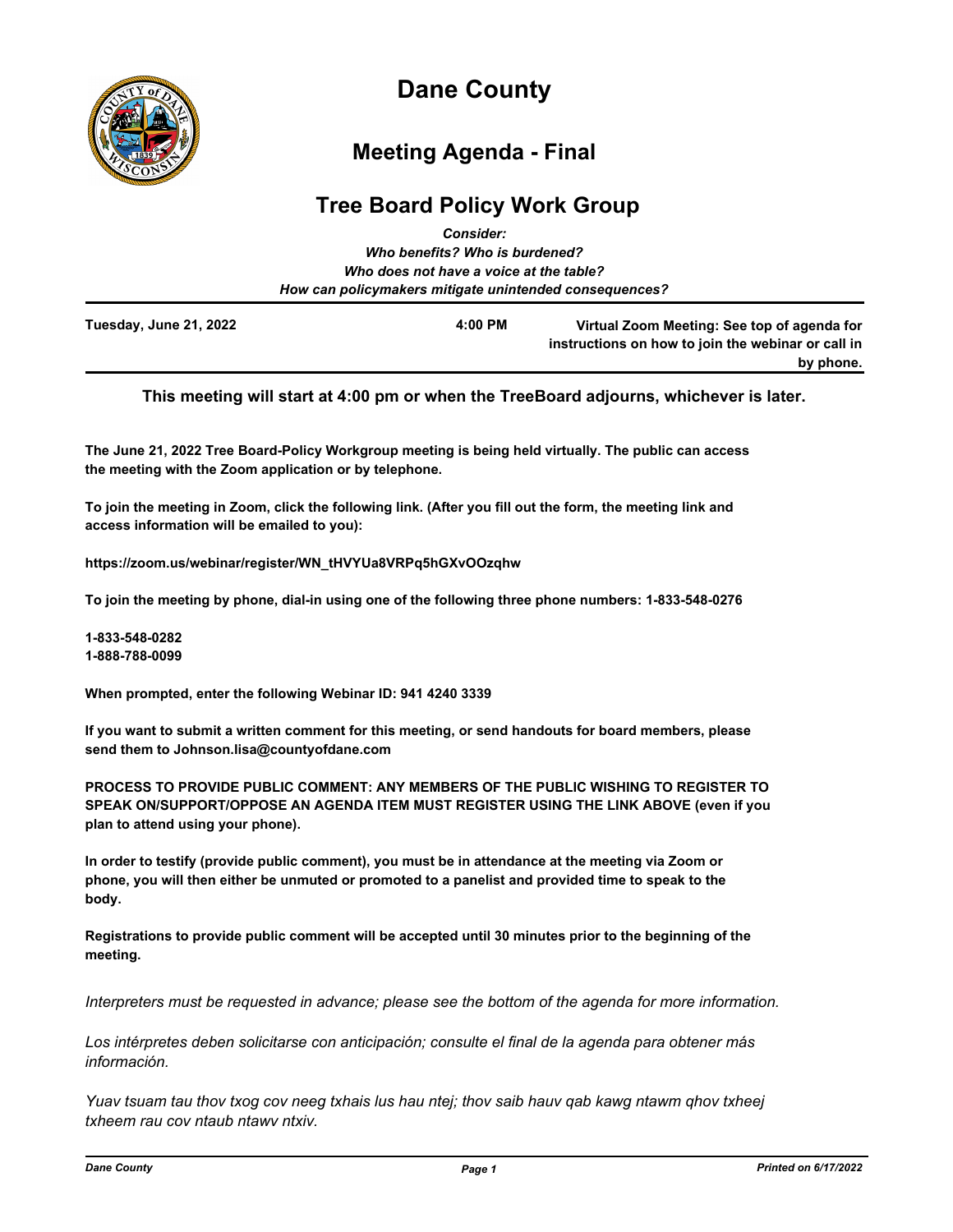#### **A. Call To Order**

#### **B. Consideration of Minutes**

[2022 MIN-099](http://dane.legistar.com/gateway.aspx?m=l&id=/matter.aspx?key=23042) MAY 17 2022 TREE BOARD MIN

*Attachments:* [2022 MIN-099](http://dane.legistar.com/gateway.aspx?M=F&ID=57ba7d5e-11b8-43e9-bfe6-812b92531063.pdf)

#### **C. Discussion Items**

- *1. Discuss workgroup organization and meeting schedule*
- *2. Policy ideas to explore*

#### **D. Presentations**

#### **E. Reports to Committee**

#### **F. Future Meeting Items and Dates**

*April 19 2022, May 17 2022, Jun 21 2022, July 19 2022, August 16 2022, Sept 20 2022, October 25 2022, November 22 2022, no December meeting*

- **G. Public Comment on Items not on the Agenda**
- **H. Such Other Business as Allowed by Law**
- **I. Adjourn**